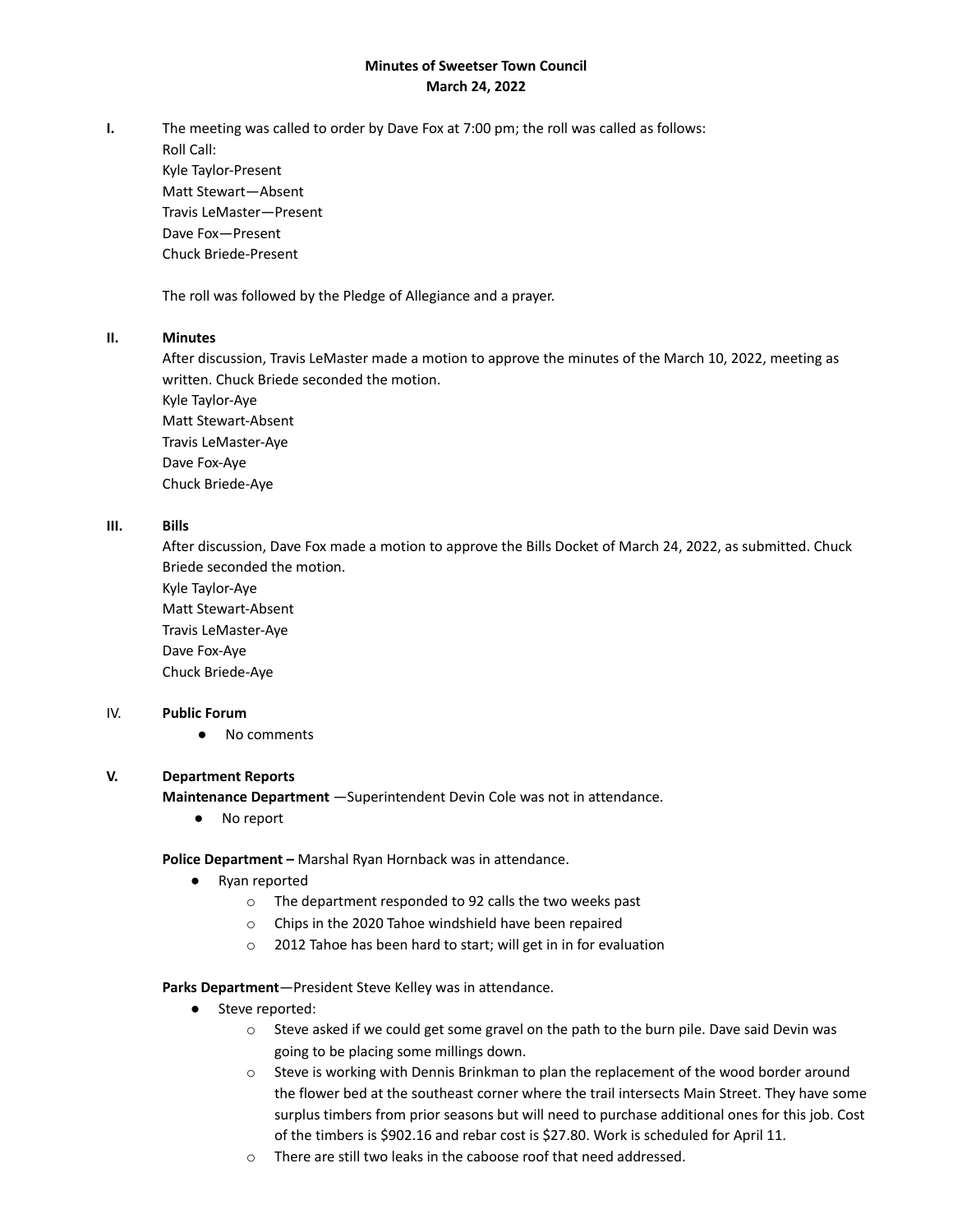- Steve proposed to purchase and install a bicycle repair station. Station would be located by the shelter house. Cost of the unit is \$1,888.85. Dave said he may have a source that could provide a unit at a lower cost. Matter tabled.
- $\bullet$  Steve said he would not be here for the May 25<sup>th</sup> Parks clean-up day. Steve said he has requested about 20 students from the school.

### **VI. Continuing Business**

- Stu Savka of Triad was in attendance to discuss proposed wastewater system improvements and funding sources. Stu presented to the council an Engineering Services Agreement proposal that would address the Preliminary Engineering Report ("PER") phase. Improvements to the wastewater system would include but not be limited to:
	- o Elimination of lnflow/Infiltration into the Sewer Collection System via possible lining, manhole repairs, etc.
	- o Upgrades & Improvements to Lift Stations.
	- o Improvements at the Wastewater Treatment Plant.
	- o Possible addition of new customers including but not limited to Magers Drive, Stanley Steamer, TSR Trucking, and Oak Hill school.
	- o Stormwater improvements to improve drainage in select areas and remove VI from the sanitary sewers.
	- o Other items identified or added during this preliminary engineering phase.

Services under the agreement would include:

- o Prepare the application to the SRF for funding
- o Attend meetings as necessary with the SRF, etc.
- o Field work necessary to outline the scope of work to be included in the PER
- o Prepare the Preliminary Engineering Report per the requirements of the program
- o Prepare the proper environmental documents for review and approval.
- o Coordinate and attend the required Public Hearing to present the report
- o Provide follow-up and get final approval of the PER from the SRF
- o The total fee for the services would be \$43,000

A prerequisite to completing the PER is a cleaning and televising of the system to gauge its condition. This work needs to be completed as soon as possible. The town has the equipment but not the labor resources to perform the work in a timely fashion. As part of the proposed agreement, Triad would seek quotes and engage a firm or firms to perform the work. A rough estimate is the work would take 2-3 weeks with a cost in the range of \$35,000 to \$50,000.

Funding for the phases would most likely be:

- o Cleaning & televising of system ARP funds
- o Preliminary Engineering Report
	- o ARP funds, or
		- o Wastewater operating funds, or
		- o Bond Anticipation Note
- o Improvements
	- o State Revolving Fund ("SRF"), and
	- o ARP funds, and possibly
	- o State Water Infrastructure Fund ("SWIF")

After discussion, Dave Fox made a motion to accept the Triad Engineering Services Agreement for the Wastewater System Preliminary Engineering Report Phase for a fee of \$43,000. Travis LeMaster seconded the motion. Kyle Taylor-Aye

Matt Stewart-Absent

Travis LeMaster-Aye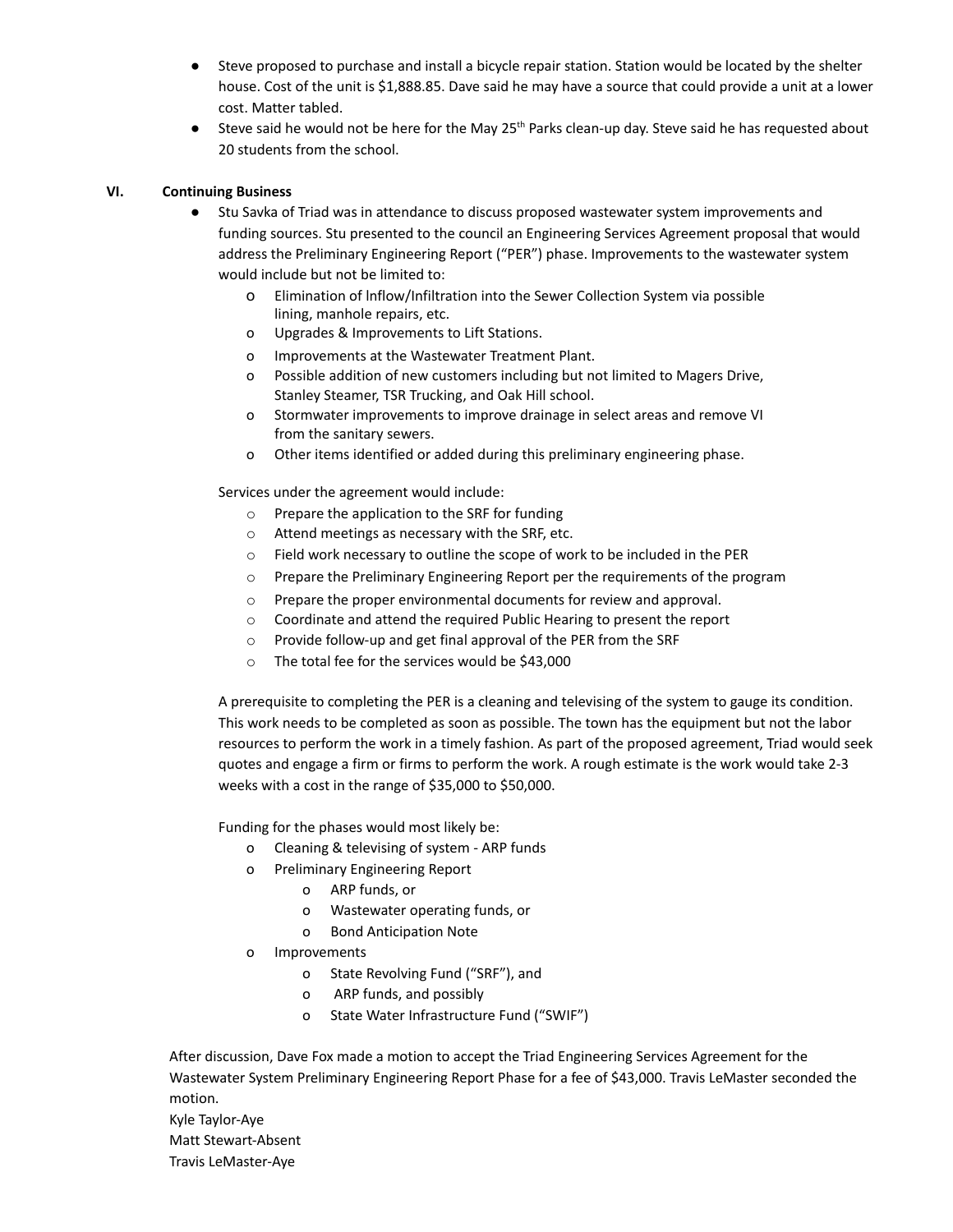Dave Fox-Aye Chuck Briede-Aye

> ● At the March 10 meeting Kyle had presented for consideration the Keep On Trucking app-based vehicle tracking system. The cost would be \$60/month for 4 vehicles and would require a 3-year commitment.

After discussion, Dave Fox made a motion to approve the acquisition of the Keep On Trucking vehicle tracking app and authorize Kyle Taylor to purchase and sign for the town. Travis LeMaster seconded the motion. Kyle Taylor-Aye Matt Stewart-Absent Travis LeMaster-Aye Dave Fox-Aye Chuck Briede-Aye

Kyle suggested that the council should address the dog being kept at the treatment plant. Matter tabled.

#### **VII. New Business**

- Kyle reported that there is approximately 1/4 acre that may be available just beyond the train cars on the south side of the trail and wondered if the town is interested in purchasing for park expansion. Matter tabled.
- Travis proposed that the town eliminate the comp time provision of Ordinance 2021-7, the 2022 Salary Ordinance.

After discussion, Travis LeMaster made a motion to adopt on first reading Ordinance 2022-1, an ordinance stating whereas the General Assembly gives the town the power to set and fix the level of compensation for all its members and employees under Indiana Code 36-5-3.2, and whereas the town council did assign a fixed level of compensation for calendar year 2022 in Ordinance 2021-7, now therefore be it ordained by the town council of Sweetser, Indiana that Section 2 General Provisions sub-section D ("Comp Time") of Ordinance 2021-7 is hereby repealed , effective upon passage of this ordinance. Dave Fox seconded the motion. Kyle Taylor-Aye Matt Stewart-Absent Travis LeMaster-Aye Dave Fox-Aye Chuck Briede-Aye

Travis LeMaster made a motion to adopt on second reading Ordinance 2022-1, an ordinance stating whereas the General Assembly gives the town the power to set and fix the level of compensation for all its members and employees under Indiana Code 36-5-3.2, and whereas the town council did assign a fixed level of compensation for calendar year 2022 in Ordinance 2021-7, now therefore be it ordained by the town council of Sweetser, Indiana that Section 2 General Provisions sub-section D ("Comp Time") of Ordinance 2021-7 is hereby repealed , effective upon passage of this ordinance. Dave Fox seconded the motion. Kyle Taylor-Aye Matt Stewart-Absent Travis LeMaster-Aye Dave Fox-Aye Chuck Briede-Aye

Travis LeMaster made a motion to suspend the rules and adopt on third and final reading Ordinance 2022-1, an ordinance stating whereas the General Assembly gives the town the power to set and fix the level of compensation for all its members and employees under Indiana Code 36-5-3.2, and whereas the town council did assign a fixed level of compensation for calendar year 2022 in Ordinance 2021-7, now therefore be it ordained by the town council of Sweetser, Indiana that Section 2 General Provisions sub-section D ("Comp